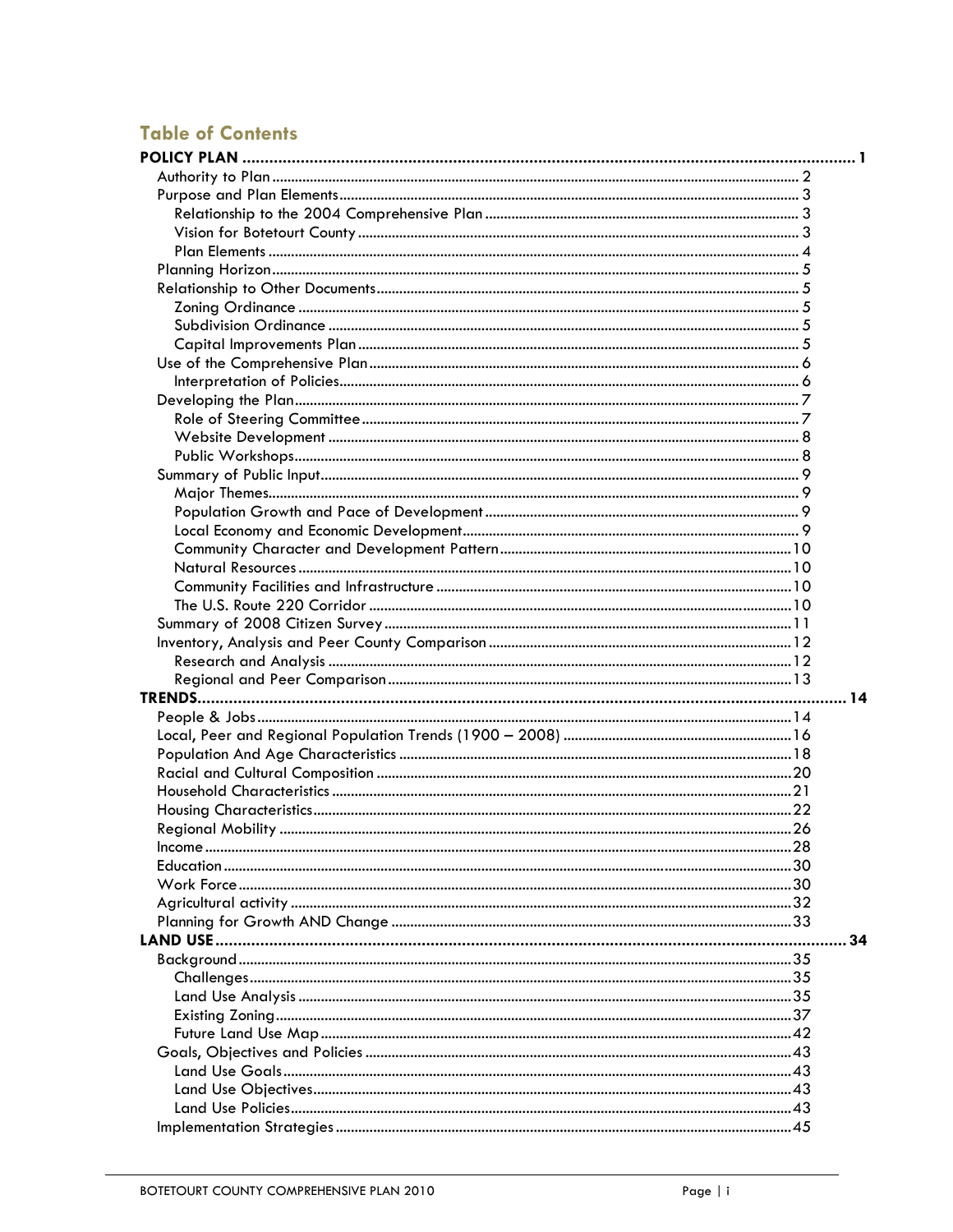## **List of Figures**

| Figure 1 - Map identifying Roanoke MSA, Culpeper County, and Rockbridge County 13  |  |
|------------------------------------------------------------------------------------|--|
|                                                                                    |  |
|                                                                                    |  |
|                                                                                    |  |
|                                                                                    |  |
|                                                                                    |  |
| Figure 7 – Current population distribution per zoning (based on 2.4 Persons/DU) 38 |  |
|                                                                                    |  |
|                                                                                    |  |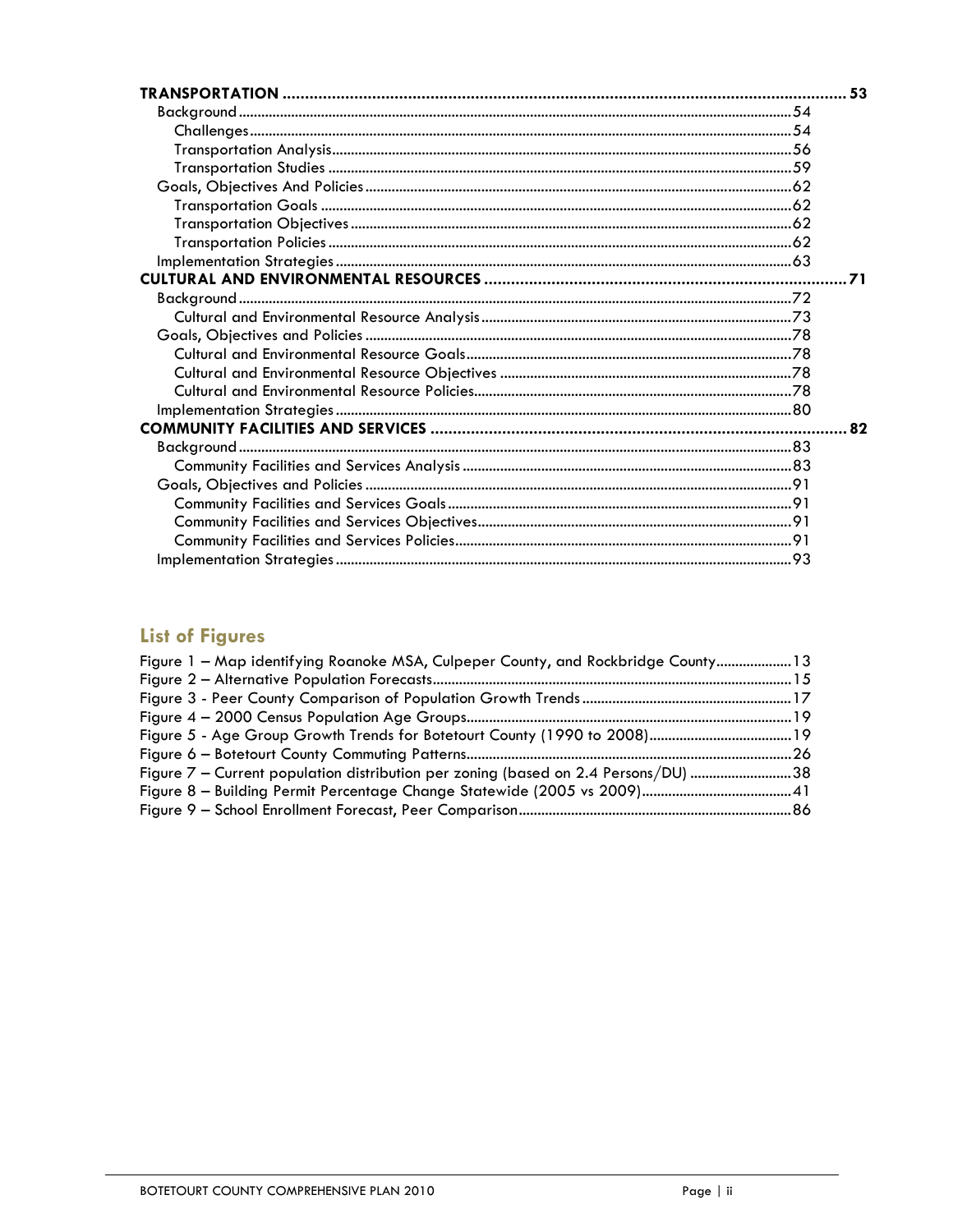## **List of Tables**

| Table 11 - Botetourt County Household Type by Census Tract: Persons Under Age 1821 |  |
|------------------------------------------------------------------------------------|--|
|                                                                                    |  |
|                                                                                    |  |
|                                                                                    |  |
|                                                                                    |  |
|                                                                                    |  |
|                                                                                    |  |
|                                                                                    |  |
|                                                                                    |  |
|                                                                                    |  |
|                                                                                    |  |
|                                                                                    |  |
|                                                                                    |  |
|                                                                                    |  |
|                                                                                    |  |
|                                                                                    |  |
|                                                                                    |  |
|                                                                                    |  |
|                                                                                    |  |
|                                                                                    |  |
|                                                                                    |  |
|                                                                                    |  |
|                                                                                    |  |
|                                                                                    |  |
|                                                                                    |  |
|                                                                                    |  |
|                                                                                    |  |
|                                                                                    |  |
|                                                                                    |  |
|                                                                                    |  |
|                                                                                    |  |
|                                                                                    |  |
|                                                                                    |  |
|                                                                                    |  |
|                                                                                    |  |